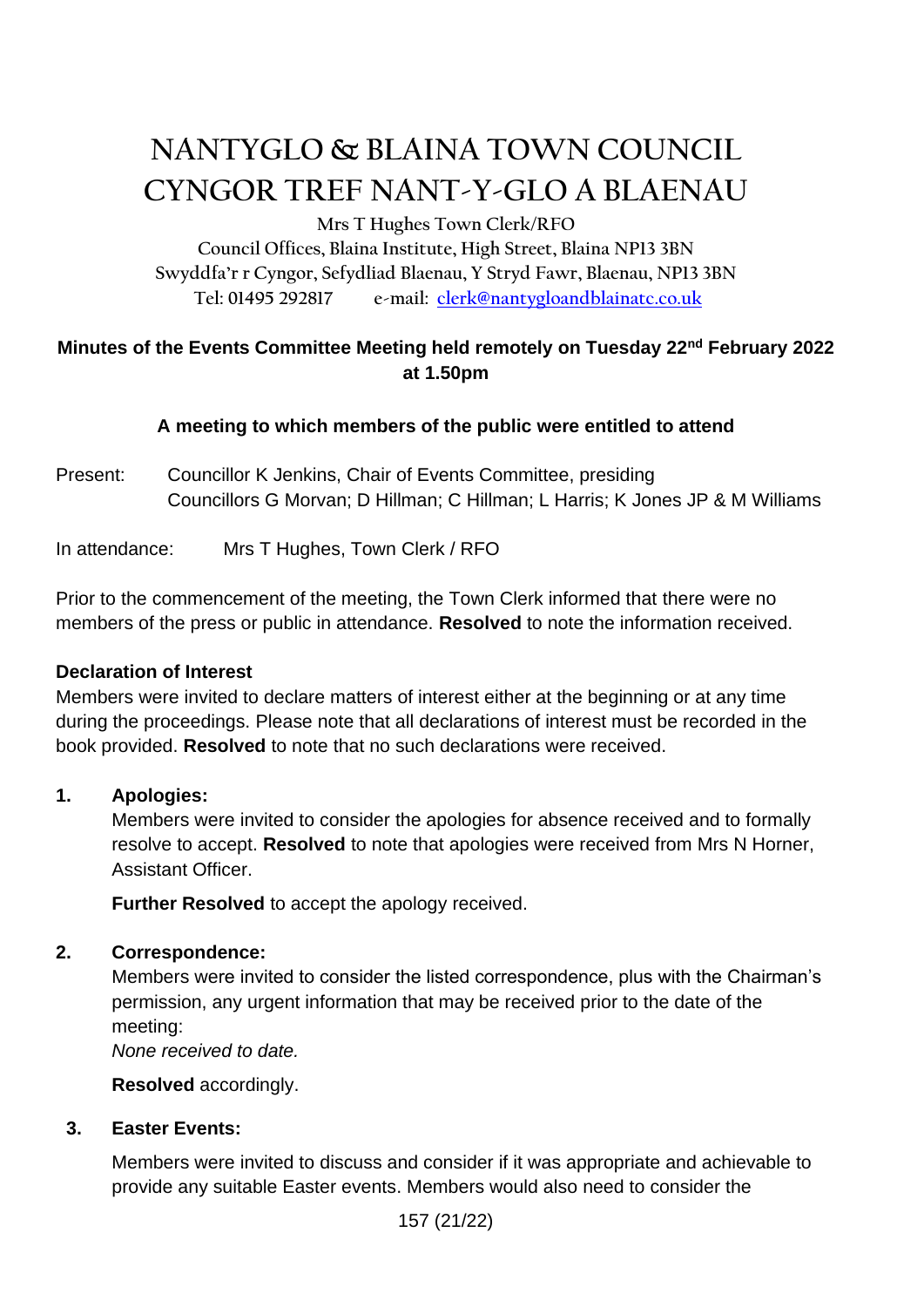pre-election period which would be in force from 16<sup>th</sup> March until 4<sup>th</sup> May 2022. Members discussed providing an Easter Egg to all children at the four local primary schools as in 2021. In response to a query regarding finance, the Town Clerk / RFO explained that Easter Eggs could be paid form from the 2021/22 budget and commemorative jubilee gifts could be paid for from the 2022/23 budget.

Members also discussed contacting the Town Centre Manager to query if any funding was available to assist with this purchase. Members also agreed that stickers be put on each egg to inform that they were a gift from the Town Council.

**Resolved** that an easter egg be purchased for each pupil at the four local primary schools and **Further Resolved** to enquire if any funding was available for this from the Town Centre Manager.

# **4. Queen's Platinum Jubilee – June 2022:**

Members were invited to consider the proposed schedule of events to commemorate the Platinum Jubilee.

## Commemorative Gifts for local schools:

Members were informed that as the Assistant Officer was currently away from the office, Councillor Morvan had contacted the four primary schools and discussed any preference in respect of Jubilee commemoration gifts and two schools confirmed their preference for the pen sets, 1 school confirmed their preference for drinking bottles and 1 school confirmed their preference for a mixture of both pens sets and drinking bottles.

The Town Clerk informed that she would check what printing was available for the gifts but that it should include 'a gift from Nantyglo & Blaina Town Council' and the costs for the gifts.

**Resolved** to purchase the appropriate number of Jubilee Commemorative gifts as detailed above.

## Art & Poetry Competitions:

Councillor Morvan informed that he had spoken to all four primary schools and they confirmed they would take part in both competitions.

It was discussed and **Resolved** that the categories for both competitions would comprise of:

- Under 11 years
- $\bullet$  11 17 years
- $18 + *years*$

It was discussed and **Resolved** that appropriate judges for both competitions were required and that the winning entries would be framed and displayed in the Council Chamber.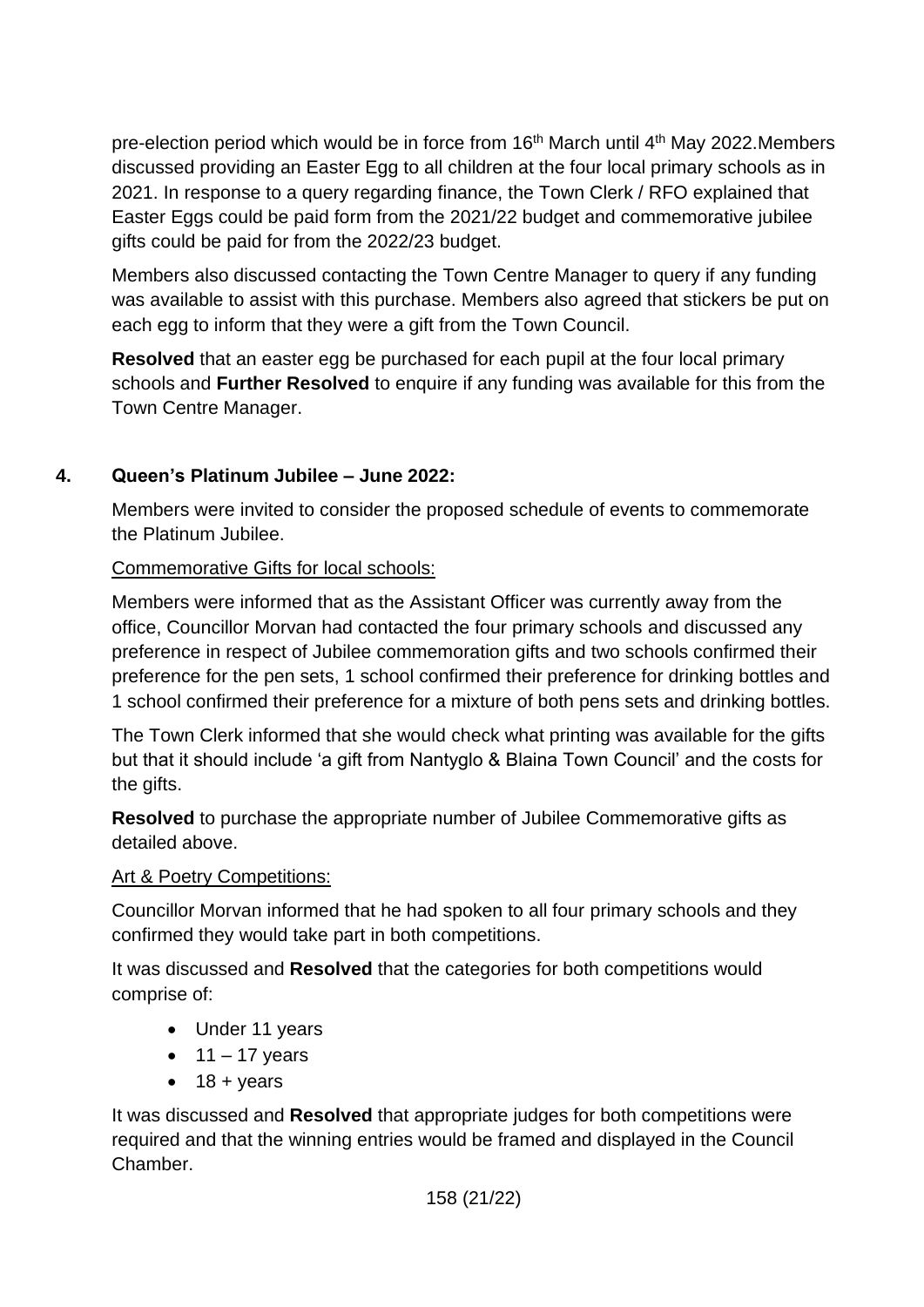It was discussed and **Resolved** that the Town Clerk make enquiries into the possibility of displaying all entries in an empty shop within the town.

#### Donations to other organisations:

Members discussed the possibility of awarding grants for jubilee celebrations/parties to qualifying organisations. It was considered that the Council's existing financial grants/donations policy would cover such applications.

**Resolved** that no special provision to made for awarding such grants to qualifying organisations.

#### Bunting:

Members discussed and **Resolved** to purchase and erect bunting throughout Nantyglo and Blaina as appropriate. **Further Resolved** that the Town Clerk contact the Town Centre Manager (Blaenau Gwent CBC) to enquire if any financial assistance was available to purchase this.

#### Planting Trees at Nantyglo & Blaina:

Councillor Morvan informed that he had contacted Dave Watkins at Blaenau Gwent CBC to enquire about tree planting at locations in Nantyglo and Blaina. Although a response was still awaiting from Dave Watkins (BGCBC) it was understood that permission from the relevant landowners would be required.

**Resolved** to note the information received.

Service in respect of the Platinum Jubilee on Thursday 2<sup>nd</sup> June 2022:

Members considered the proposed details of the service in respect of the Platinum Jubilee on Thursday 2nd June 2022 and **Resolved** to accept the format of the day as outlined in the report, subject to necessary permissions granted.

#### Jubilee Beacon:

Members considered the information regarding providing and lighting a Jubilee Beacon but considered the health and safety implications to onerous and difficult for the Town Council to safely provide.

**Resolved** not to provide or light a Jubilee Beacon.

#### **5. Award Ceremonies:**

Members were informed that the presentation for the following events would be held as follows (This was to ensure that the presentations take place as soon as possible and prior to the pre-election period which was in force from 16<sup>th</sup> March 2022 until 4<sup>th</sup> May 2022. The presentations would take place over two mornings to ensure compliance with the Council's risk assessment.

a) In Bloom awards – would take place in the Council Chamber on Wednesday 2<sup>nd</sup> March 2022 commencing at 11am (light refreshments would be provided).